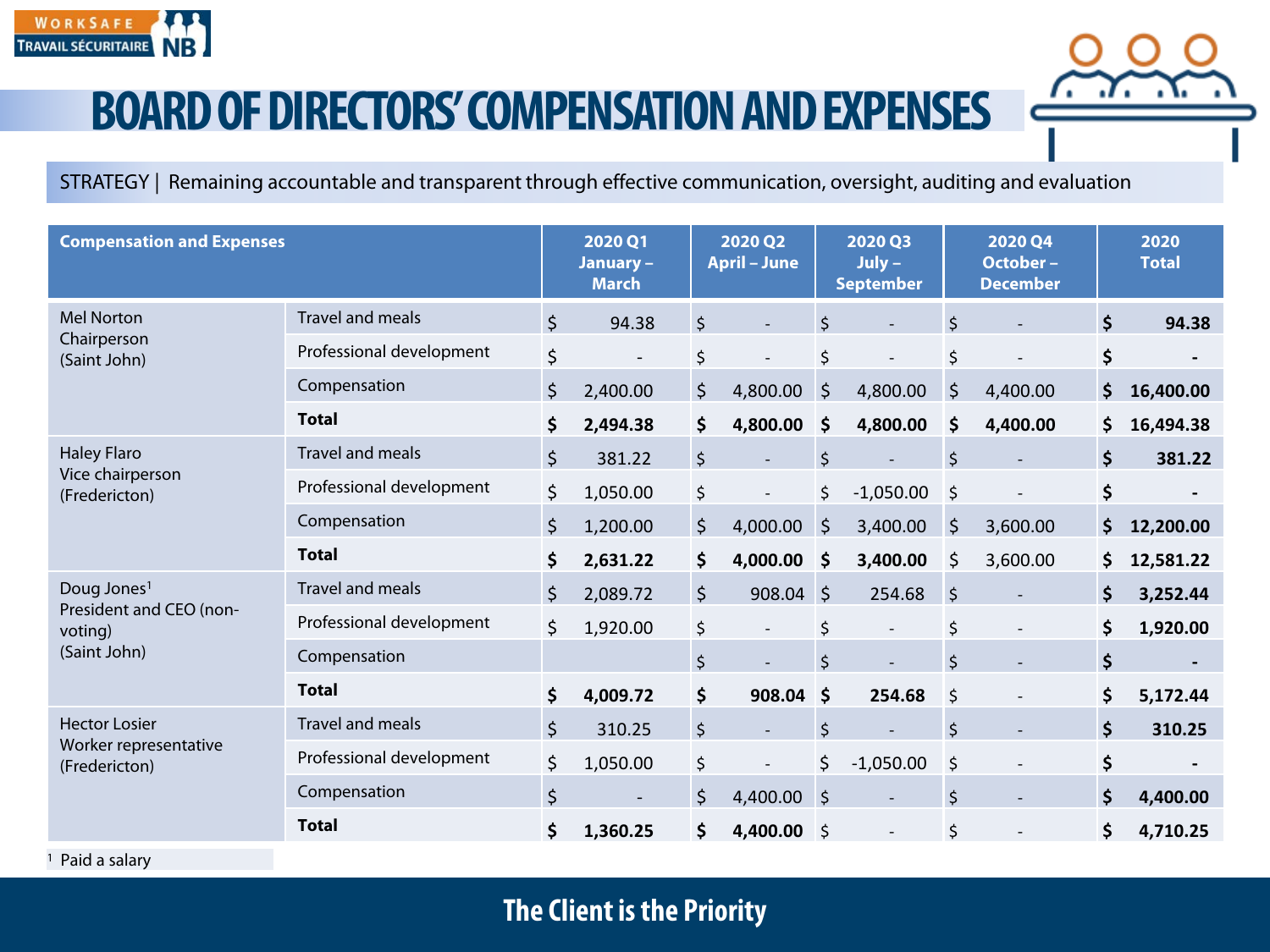

**BOARD OF DIRECTORS' COMPENSATION AND EXPENSES**

| <b>Compensation and Expenses</b>                             |                          |         | 2020 Q1<br>January-<br><b>March</b> |         | 2020 Q2<br><b>April - June</b> |         | 2020 Q3<br>$July -$<br><b>September</b> |         | 2020 Q4<br>October-<br><b>December</b> |                    | 2020<br><b>Total</b> |
|--------------------------------------------------------------|--------------------------|---------|-------------------------------------|---------|--------------------------------|---------|-----------------------------------------|---------|----------------------------------------|--------------------|----------------------|
| James E.A. Stanley<br>Worker representative<br>(Saint John)  | Travel and meals         | $\zeta$ |                                     | \$      |                                | \$      |                                         | $\zeta$ |                                        | \$                 |                      |
|                                                              | Professional development | \$      | 1,050.00                            | \$      |                                | \$      | $-1,050.00$                             | $\zeta$ |                                        | \$                 |                      |
|                                                              | Compensation             | $\zeta$ | 800.00                              | \$      | 4,000.00                       | $\zeta$ | 2,800.00                                | $\zeta$ | 2,600.00                               | \$                 | 10,200.00            |
|                                                              | <b>Total</b>             | \$      | 1,850.00                            | \$      | 4,000.00                       | \$      | 2,800.00                                | \$      | 2,600.00                               | \$                 | 10,200.00            |
| Lucien Sonier<br>Employer representative<br>(Caraquet)       | Travel and meals         | $\zeta$ | 2,020.35                            | $\zeta$ |                                | \$      |                                         | $\zeta$ | 398.21                                 | \$                 | 2,418.56             |
|                                                              | Professional development | \$      | 1,050.00                            | \$      | $\overline{\phantom{a}}$       | \$      | $-1,050.00$                             |         |                                        | \$                 |                      |
|                                                              | Compensation             | \$      | 3,000.00                            | \$      | 2,800.00                       | \$      | 4,600.00                                | \$      | 4,600.00                               | \$                 | 15,000.00            |
|                                                              | <b>Total</b>             | \$      | 6,070.35                            | \$      | 2,800.00                       | \$      | 4,600.00                                | \$      | 4,998.21                               | \$                 | 17,418.56            |
| <b>Julie Marr</b><br>Employer representative<br>(Quispamsis) | Travel and meals         | $\zeta$ | 34.23                               | \$      |                                | \$      |                                         | \$      |                                        | Ŝ.                 | 34.23                |
|                                                              | Professional development |         |                                     | \$      |                                | \$      |                                         | \$      |                                        | \$                 |                      |
|                                                              | Compensation             | $\zeta$ | 1,000.00                            | $\zeta$ | 3,200.00                       | $\zeta$ | 1,000.00                                | $\zeta$ | 1,400.00                               | $\mathsf{\hat{S}}$ | 6,600.00             |
|                                                              | <b>Total</b>             | \$      | 1,034.23                            | \$      | 3,200.00                       | \$      | 1,000.00                                | \$      | 1,400.00                               | \$                 | 6,634.23             |
| Gaëtan Guérette<br>Employer representative<br>(Edmundston)   | Travel and meals         | $\zeta$ | 1,190.69                            | \$      |                                | $\zeta$ |                                         | $\zeta$ | 352.05                                 | Ś                  | 1,542.74             |
|                                                              | Professional development | \$      | 1,050.00                            | \$      |                                | \$      | $-1,050.00$                             |         |                                        | \$                 |                      |
|                                                              | Compensation             | $\zeta$ | 1,600.00                            | $\zeta$ | 2,400.00                       | $\zeta$ | 10,400.00 \$                            |         | 3,200.00                               | \$                 | 9,200.00             |
|                                                              | <b>Total</b>             | \$      | 3,840.69                            | \$      | 2,400.00                       | \$      | 13,470.35 \$                            |         | 3,552.05                               | \$                 | 10,742.74            |

## **The Client is the Priority**

7. . 7. . X.